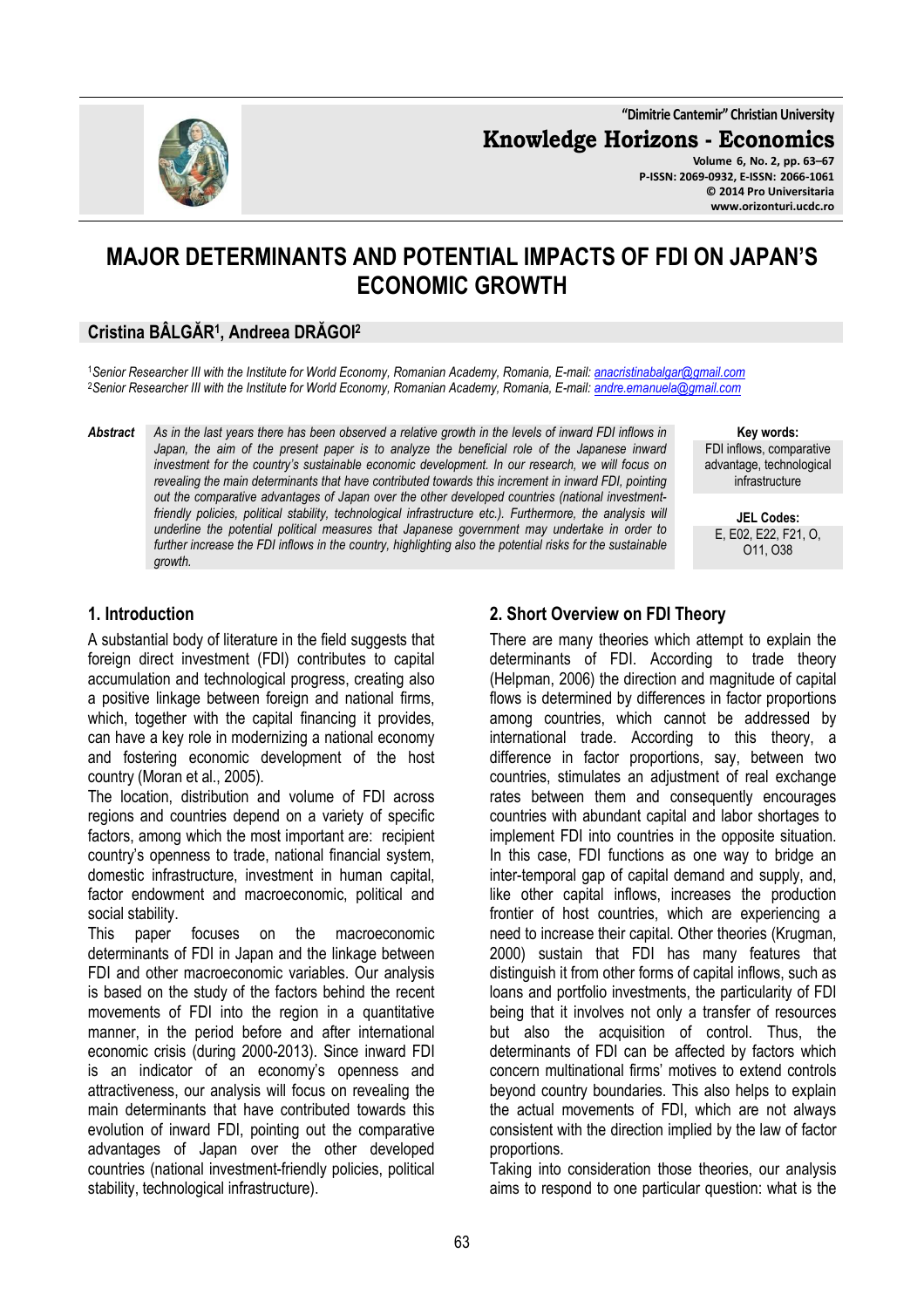case of Japan regarding the major determinants of FDI flows?

A detailed examination of trends of inward FDI and their impact on the Japanese economy shows the evidence that, although historically much less open to foreign trade and investment than other developed economies, Japan experienced a marginal value of FDI inflows around the turn of the millennium. The profound changes in Japan that made this jump possible it's represented by foreign firms' potential contribution to productivity and overall economic growth. This tendency allowed Japan to embrace fully, and therefore benefit substantially from globalization.

## **3. General Outlook of FDI Inflows in Japan and Impact of the Crisis**

As it is widely recognized, historically Japan attracted an excessively low level of inward FDI comparing with other developed nations (Yoshitomi, Graham, 1996). FDI in Japan, which began expanding in the second half of 1990's (UNCTAD, 2013) has gain momentum at the beginning of the millennium and after a sharp decrement in 2006, it registered a double digit historical peak in 2007 and 2008, as evident from following trends.





*Sources:* UNCTAD (2013), UNCTAD (2014)

As shown in the Graph 1, the FDI inflows in Japan rose dramatically starting with 2007, then, after a sharp decline in 2009, due to the negative effects of financial crisis, for two other successive years it has recorded a net divestment. Beginning with 2012, the trend turned positive again, though the inflows were relatively small. According to preliminary estimations of UNCTAD (2014), in 2013, an upturn in M&A sales helped FDI inflows to Japan and they rose by almost 61% (Table 1), reaching USD 2.8 billion. Albeit Japan's potential appeal is strong comparing with other developed countries, according to the illustrated figures, its performance in terms of FDI reception was very weak in

the years following the economic financial crisis, endorsing the outcome that of late the country didn't fully exploited its foreign investment potential for capital formation (UNCTAD 2012).

Even if they have increased during 2007-2009 (as shown in the Graph 1), Japan's inward FDI as percentage of GDP is still ranking the lowest position among other major developed countries (see Graph 2).

*Graph 2.* FDI inflows as % of GDP, 2008 -2012



*Source***:** OECD, 2013

Thus, within traditional "triadic" - consisting of EU, USA and Japan – when compared with USA and EU (the main FDI world receptor), Japan share's in global inward FDI - that was on average 1% prior crisis - does look insignificant. Although the FDI to Japan increased in the last two years, its stake in world's FDI inflows declined even further.

As stated in the literature in the field (Paprzycki, Fukao, 2012), the financial crisis of East Asian countries has again played up the importance of FDI as a source of capital inflow directed to the countries in the region, including Japan.

*Table 1.* Comparative share of selected developed economies/region in total world FDI inflows during 2007-2013 and their growth rate in 2012-2013

| -%-        |      |      |      |      |          |      |      |                                    |
|------------|------|------|------|------|----------|------|------|------------------------------------|
| Region     | 2007 | 2008 | 2009 | 2010 | 2011     | 2012 | 2013 | Growth<br>rate<br>$2012 -$<br>2013 |
| EU         | 42.9 | 30.0 | 29.5 | 26.9 | 26.7     | 19.1 | 19.6 | 38.1                               |
| <b>USA</b> | 10.8 | 17.0 | 11.8 | 14.0 | 13.7     | 12.4 | 10.9 | $-4.8$                             |
| Japan      | 1.1  | 1.3  | 0.9  |      | $\cdots$ | 0.1  | 0.2  | 60.7                               |

*Source:* Own calculations based on UNCTAD (2013), UNCTAD (2014) data

<sup>1</sup>Note: In 2010 and 2011, Japan experienced negative values of FDI inflows, indicating that the value of disinvestment by foreign investors was higher than the total capital newly invested in the country in the reported period.

In this regard, Japan should seek to increase its share of FDI inflows, considering not only the theories according to which inward investment helps to raise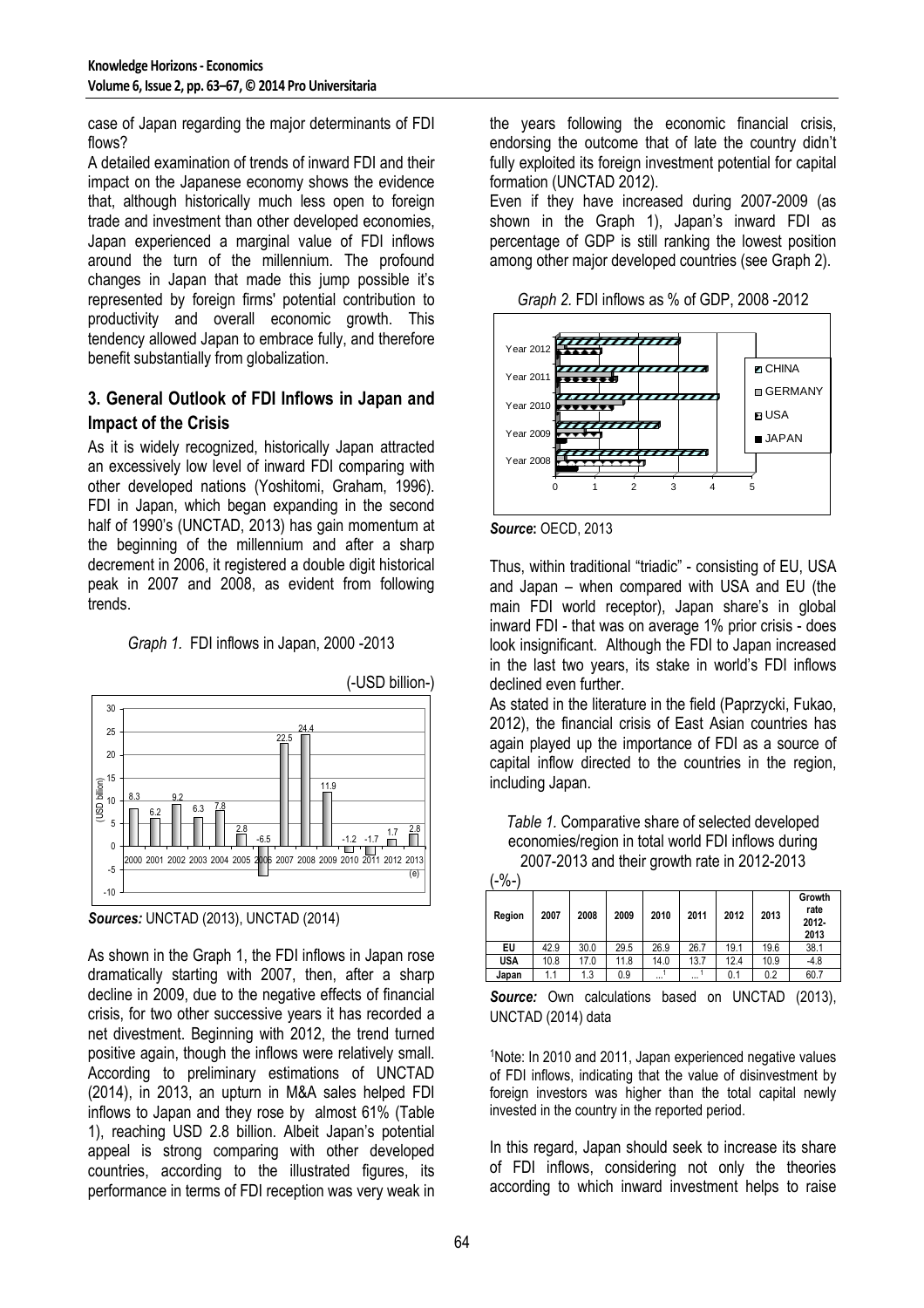employment and productivity, but also taking into account the argument that the opening of an economy is a catalyst for growth (Baldwin, 2003) and with a view to Japan's recent stagnation, generated by the economic financial crisis, but also by the natural disaster that hit the country in 2011- the earthquake and the devastating tsunami that followed (Graph 3).

*Graph 3.* Japan's annual growth rate, 2000-2013 *-%-* 



*Source:* UNCTAD database

#### **4. Major Determinants of FDI in Japan**

As in terms of inward FDI, in the last years on the Japanese market it was noticed a net predominance of large developed countries (JETRO, 2013), the fact may suggests that major motivation to invest there is market seeking, companies looking to develop their activities into markets similar to their own, or protect their domestic market from foreign competition.

Considering the dimension of the market and the presence of various multinational firms, in Japan there is a great availability of capital resources and intangible assets such as technological knowledge and marketing expertise that can be useful to establish foreign production to meet consumer demand in the host country. Also, considering the fact that presently Japan can provide highly educated labor force, since government policy has encouraged constantly education and R&D, this can be considered a comparative advantage for multinationals that seek to develop high innovative business. Friendly policy measures toward FDI have been developed recently in Japan consisting in reforms in the financial, communication and distribution sectors that have encouraged foreign investments in those industries. Another input for FDI attraction is represented by the re-examination and simplification of Japan's Company Law, measure that have provided a better access for foreign investors. Also the cultural factor of traditional respect for engagements, has determined a high security of foreign investments since Japan has never been involved in any case of disagreements concerning

FDI and, to the present, bilateral disagreement have given rise to no expropriation. However, supplementary measures may be undertaken by national authorities related to facility lease fee, equipment costs and promoted in form of subsidies for initial investment of global companies in Japan. The key incentives for direct investment in Japan could be represented by technology, brand & expertise existing on national labor market that could be fully exploited by companies investing in information communication technologies and other knowledge intensive industries.

#### **5. Potential Risks of FDI Growth for Japan**

As some analyst have shown (Assaf, Efraim, Chi-Wa, 1999), through FDI, foreign investors gain crucial inside information about the productivity of the firms under their control. This fact provides them an informational advantage over "uninformed" domestic savers, whose buying of shares in domestic firms does not entail control. Taking advantage of this superior information, foreign direct investors will tend to retain highproductivity firms under their ownership and control and sell low-productivity firms to the uninformed savers. As with other adverse-selection problems of this kind, this process may lead to overinvestment by foreign direct investors. Excessive leverage can also limit the benefits of FDI. Typically, the domestic investment undertaken by FDI establishments is heavily leveraged owing to borrowing in the domestic credit market. As a result, the fraction of domestic investment actually financed by foreign savings through FDI flows may not be as large as it seems (because foreign investors can repatriate funds borrowed in the domestic market), and the size of the gains from FDI may be reduced by the domestic borrowing done by foreign-owned firms. Recent work has also cast the evidence on the stability of FDI in a new light. Though it is true that the machines are "bolted down" and, hence, difficult to move out of the host country on short notice, financial transactions can sometimes accomplish a reversal of FDI. For instance, the foreign subsidiary can borrow against its collateral domestically and then lend the money back to the parent company. Likewise, because a significant portion of FDI is inter-company debt, the parent company can quickly recall it. There are some other cases in which FDI might not be beneficial to the recipient country - for instance, when such investment is geared toward serving domestic markets protected by high tariff or non-tariff barriers. Under these circumstances, FDI may strengthen lobbying efforts to perpetuate the existing misallocation of resources. There could also be a loss of domestic competition arising from foreign acquisitions leading to a consolidation of domestic producers, through either takeovers or corporate failures. Both economic theory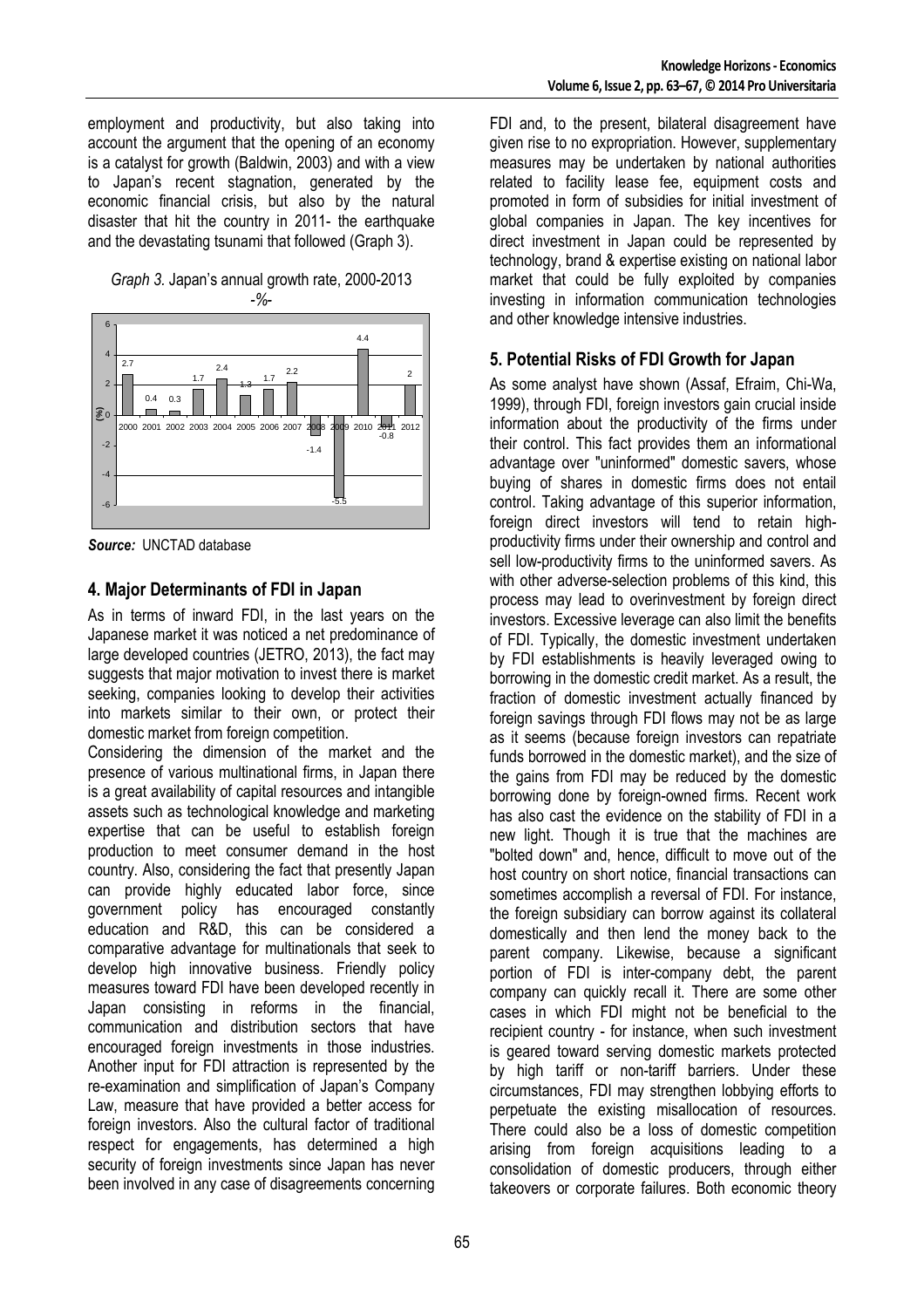and recent empirical evidence suggest that FDI has a beneficial impact on host countries. For Japan there are also some other potential risks: FDI can be reversed through financial transactions and a high share of FDI in total capital inflows may reflect its institutions' weakness rather than their strength.

#### **6. National Policy Measures to Promote FDI**

Although Japan has eliminated most of the formal restrictions related to the FDI inflows that were put in place in the 1970s, investors continue to criticize the barriers that impede foreign penetration of the market. Restrictive market practices such as a closed distribution system, cartel-like behaviors and entrenched arrangements that make it difficult for new entrants to compete in terms of product, service and price, are frequently mentioned as impediments that are particular to Japan. In order to further encourage FDI in Japan, government could offer subsidies covering half of the expenses for small firms and a third of the expenses for the medium and large ones. Such measures would prevent the domination of very large multinational on the market, hence eliminating the risk of capital reversion. Current Abenomics Programm may also contribute on fostering FDI by three essential pillars: monetary policy, fiscal policy and measures to increase employment.

*Figure 1.* National Strategy to boost FDI



*Source:* Own synthesis based on literature in the field

In terms on monetary policy, measures proposed by the government should focus on government spending and a weaker yen, in order to compensate high costs of labor force and regulatory barriers. Moreover, Japan's government should encourage foreign investments by providing short-term fiscal stimulus necessary to make up for the fall in demand while broader structural reforms are still needed.

# **7. Conclusions**

Over much of postwar period, and even through the 1970s and 1980s, inward foreign investment was not a priority for Japan, but in the light of the negative effects generated by the economic and financial crisis, Japanese authorities had to reconsider the potential benefits of inward FDI to boost economic growth. As shown in our previous analysis, FDI can play a fundamental role in revitalizing economic growth. Like others economy in the region, Japan's economy depends on FDI for a crucial part of its net capital inflows. FDI positive impact is helping to create jobs, boost national and regional development and also can contribute decisively to fostering competitiveness. Presently, FDI in Japan is focused in the form of global alliances with capital tie-ups between companies in the same industry, to survive tough international competition. Traditionally, Japanese corporations have found such partners mainly among American and European firms, but recently there have been a growing number of partnerships with Asian firms. In particular, there has been increased investment from Chinese firms that recognize the value of the technologies, brands and expertise held by Japanese firms and is aiming to obtain these business resources. Nevertheless, since the total share of FDI inflows as percent of GDP is still low in Japan, compared with other "powerful economies" as USA, Germany and China, various policies and measures will be needed for encouraging foreign corporations to invest in Japan. There are some particular industries, as for example, low carbon industry that have an important potential in attracting FDI (according with national statistics, in 2010, the field of the green-industry was one of the most active fields in terms of entries made by foreign firms). In order to further encourage such positive trend, Japanese government should implement more locationbased subsidiary program to encourage industries with many revolutionary low-carbon technologies to locate their operation within Japan. Furthermore, since Japan's ICT infrastructure was rated the best among 24 major countries and regions, taking into consideration such factors of broadband usage fees and speed, more measures two support and encourage new FDI in the field are necessary. In our opinion, the Japanese government measures for promoting investment should focus on discounts in form of reduction of taxes, guarantees on loans and loans with reduced rates.

#### **References**

*1.* Assaf, R., Efraim S. and Chi-Wa Y. (1999) *"Excessive FDI under Asymmetric Information," NBER Working Paper No. 7400 (Cambridge, Massachusetts: National Bureau of Economic Research).*